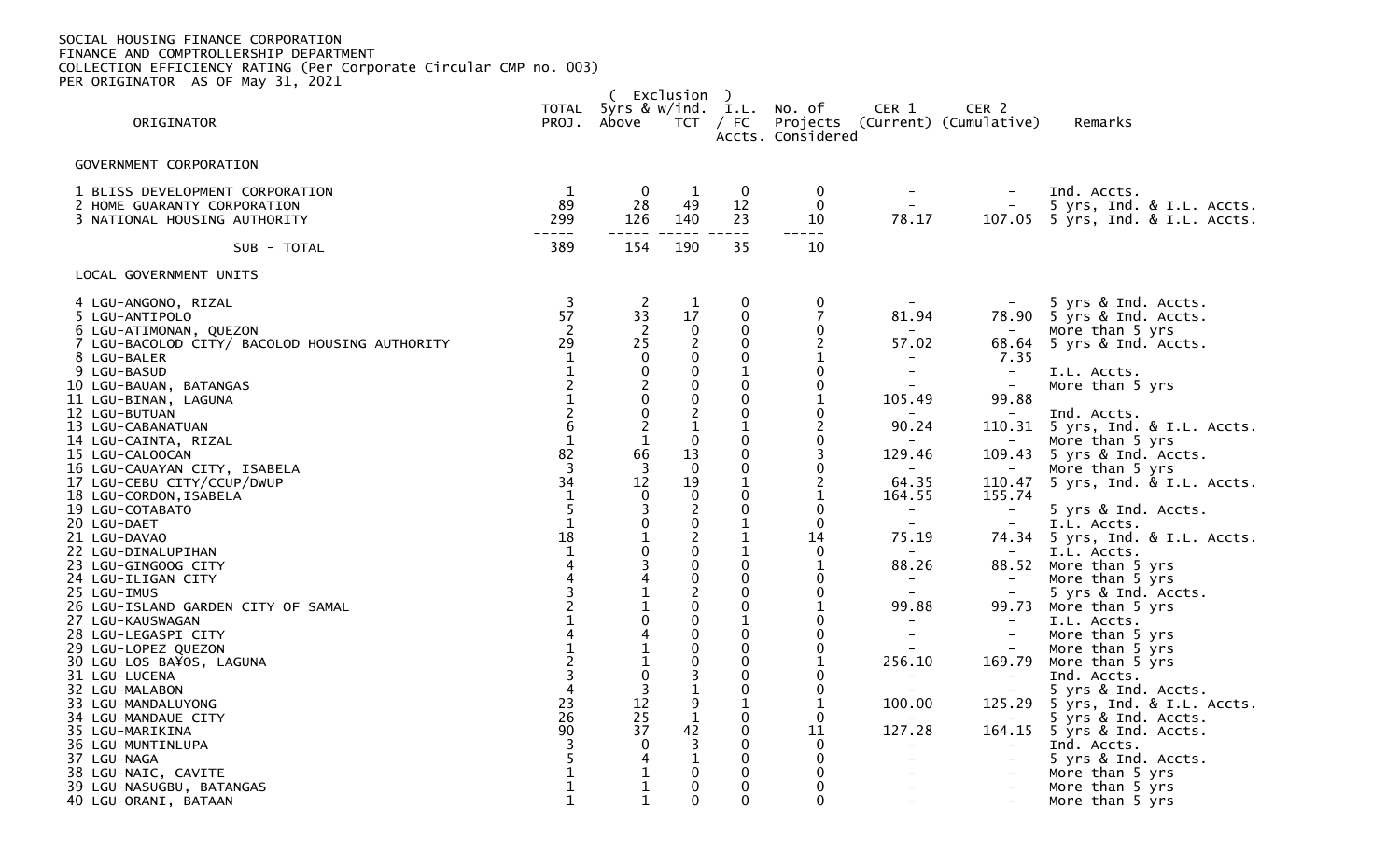|                                                                                                                                                                                                                                                                                                                                                                                                                                                                                                                                                                                                                                                                                                                                                                                                                                                                                                                                                                                                                                                           |                                                                                                                                                                                                                                                                                                                                                                                                                                                          |                                                                                                                                                                                                  | Exclusion )                                                                                                                                                                                                                                                                                                                                                                                                                                                                                                                                              |                                                                                                                                                                                                                                                                                                                                                                                                                                                                                                                                                   |                                                                                                                                                                                                                                                                                                                                                                                                                                                                                                      |                                                                                                                                                                                                                                                                                                                                                                                                                                               |                                                                                                                                                                                                                                                                                                                                                                                                       |                                                                                                                                                                                                                                                                                                                                                                                                                                                                                                                                                                                                                                                                         |
|-----------------------------------------------------------------------------------------------------------------------------------------------------------------------------------------------------------------------------------------------------------------------------------------------------------------------------------------------------------------------------------------------------------------------------------------------------------------------------------------------------------------------------------------------------------------------------------------------------------------------------------------------------------------------------------------------------------------------------------------------------------------------------------------------------------------------------------------------------------------------------------------------------------------------------------------------------------------------------------------------------------------------------------------------------------|----------------------------------------------------------------------------------------------------------------------------------------------------------------------------------------------------------------------------------------------------------------------------------------------------------------------------------------------------------------------------------------------------------------------------------------------------------|--------------------------------------------------------------------------------------------------------------------------------------------------------------------------------------------------|----------------------------------------------------------------------------------------------------------------------------------------------------------------------------------------------------------------------------------------------------------------------------------------------------------------------------------------------------------------------------------------------------------------------------------------------------------------------------------------------------------------------------------------------------------|---------------------------------------------------------------------------------------------------------------------------------------------------------------------------------------------------------------------------------------------------------------------------------------------------------------------------------------------------------------------------------------------------------------------------------------------------------------------------------------------------------------------------------------------------|------------------------------------------------------------------------------------------------------------------------------------------------------------------------------------------------------------------------------------------------------------------------------------------------------------------------------------------------------------------------------------------------------------------------------------------------------------------------------------------------------|-----------------------------------------------------------------------------------------------------------------------------------------------------------------------------------------------------------------------------------------------------------------------------------------------------------------------------------------------------------------------------------------------------------------------------------------------|-------------------------------------------------------------------------------------------------------------------------------------------------------------------------------------------------------------------------------------------------------------------------------------------------------------------------------------------------------------------------------------------------------|-------------------------------------------------------------------------------------------------------------------------------------------------------------------------------------------------------------------------------------------------------------------------------------------------------------------------------------------------------------------------------------------------------------------------------------------------------------------------------------------------------------------------------------------------------------------------------------------------------------------------------------------------------------------------|
| ORIGINATOR                                                                                                                                                                                                                                                                                                                                                                                                                                                                                                                                                                                                                                                                                                                                                                                                                                                                                                                                                                                                                                                |                                                                                                                                                                                                                                                                                                                                                                                                                                                          | PROJ. Above                                                                                                                                                                                      |                                                                                                                                                                                                                                                                                                                                                                                                                                                                                                                                                          | $TCT$ / FC                                                                                                                                                                                                                                                                                                                                                                                                                                                                                                                                        | TOTAL 5yrs & w/ind. I.L. No. of<br>Accts. Considered                                                                                                                                                                                                                                                                                                                                                                                                                                                 | CER 1                                                                                                                                                                                                                                                                                                                                                                                                                                         | CER <sub>2</sub><br>Projects (Current) (Cumulative)                                                                                                                                                                                                                                                                                                                                                   | Remarks                                                                                                                                                                                                                                                                                                                                                                                                                                                                                                                                                                                                                                                                 |
| LOCAL GOVERNMENT UNITS                                                                                                                                                                                                                                                                                                                                                                                                                                                                                                                                                                                                                                                                                                                                                                                                                                                                                                                                                                                                                                    |                                                                                                                                                                                                                                                                                                                                                                                                                                                          |                                                                                                                                                                                                  |                                                                                                                                                                                                                                                                                                                                                                                                                                                                                                                                                          |                                                                                                                                                                                                                                                                                                                                                                                                                                                                                                                                                   |                                                                                                                                                                                                                                                                                                                                                                                                                                                                                                      |                                                                                                                                                                                                                                                                                                                                                                                                                                               |                                                                                                                                                                                                                                                                                                                                                                                                       |                                                                                                                                                                                                                                                                                                                                                                                                                                                                                                                                                                                                                                                                         |
| 41 LGU-ORIENTAL MINDORO<br>42 LGU-ORMOC<br>43 LGU-PANABO CITY<br>44 LGU-PARA¥AQUE<br>45 LGU-PASIG<br>46 LGU-PATEROS<br>47 LGU-PILA, LAGUNA<br>48 LGU-PONTEVEDRA<br>49 LGU-PUERTO PRINCESA<br>50 LGU-QUEZON CITY<br>51 LGU-ROXAS CITY<br>52 LGU-SABLAYAN, OCCIDENTAL MINDORO<br>53 LGU-SAN JOSE DELMONTE, BULACAN<br>54 LGU-SAN MATEO<br>55 LGU-SAN PEDRO CITY, LAGUNA<br>56 LGU-SANTIAGO<br>57 LGU-SILAY CITY<br>58 LGU-STA. ANA, PAMPANGA<br>59 LGU-STA. CATALINA<br>60 LGU-STA. CRUZ, LAGUNA<br>61 LGU-STA. ELENA, CAMARINES NORTE<br>62 LGU-STA. RITA, PAMPANGA<br>63 LGU-STA. ROSA, LAGUNA<br>64 LGU-TACLOBAN CITY<br>65 LGU-TAGUIG<br>66 LGU-TAGUM CITY<br>67 LGU-TALISAY CITY<br>68 LGU-TANAUAN CITY<br>69 LGU-TANAY, RIZAL<br>70 LGU-TARLAC CITY<br>71 LGU-VALENZUELA<br>72 LGU-VICTORIA, LAGUNA<br>73 LGU-ZAMBOANGA<br>74 MUNICIPAL GOVENMENT OF ECHAGUE, ISABELA<br>75 PROVINCIAL GOVERNMENT OF DAVAO DEL SUR<br>76 PROVINCIAL URBAN DEV'T HOUSING OFFICE INC. (PUDHO)<br>77 RIZAL PROVINCIAL GOVERNMENT<br>78 SANGGUNIANG BARANGAY OF CALUMPANG | $\mathbf 1$<br>$\boldsymbol{6}$<br>5<br>$6\phantom{1}6$<br>$4\bar{5}$<br>$\overline{4}$<br>$\mathbf{1}$<br>5<br>26<br>295<br>$\overline{3}$<br>$\overline{\mathbf{3}}$<br>16<br>$\overline{2}$<br>$\mathbf{1}$<br>$\frac{2}{6}$<br>$\mathbf 1$<br>$\mathbf{1}$<br>$\overline{2}$<br>$\overline{1}$<br>$\begin{array}{c}\n1 \\ 4 \\ 3 \\ 5\n\end{array}$<br>$\mathbf{1}$<br>$\mathbf{1}$<br>9<br>$\overline{1}$<br>$\mathbf{1}$<br>9<br>8<br>$\mathbf{1}$ | $\frac{0}{5}$<br>$\frac{4}{17}$<br>$\mathbf 0$<br>$\mathbf{1}$<br>$\overline{2}$<br>$1\overline{2}$<br>154<br>$\overline{3}$<br>09200621112101040<br>0151600<br>$\overline{7}$<br>5<br>$\pmb{0}$ | $\mathbf{1}$<br>$\boldsymbol{0}$<br>$\mathbf 0$<br>$\mathbf{1}$<br>$\frac{20}{4}$<br>$\mathbf 0$<br>$\mathbf 0$<br>$\mathbf{0}$<br>105<br>$\mathbf 0$<br>$\frac{1}{4}$<br>$\mathbf 0$<br>$\mathbf 0$<br>$\mathbf 0$<br>$\mathbf 0$<br>$\pmb{0}$<br>$\mathbf 0$<br>$\pmb{0}$<br>$\mathbf 0$<br>$\mathbf 0$<br>$\mathbf 0$<br>$\mathbf 0$<br>$\overline{3}$<br>$\pmb{0}$<br>$\pmb{0}$<br>$\mathbf{1}$<br>$\pmb{0}$<br>$\check{\mathbf{0}}$<br>$\overline{3}$<br>$\mathbf 0$<br>$\frac{1}{0}$<br>$\pmb{0}$<br>$\overline{2}$<br>$\mathbf{1}$<br>$\mathbf 0$ | 0<br>$\ddot{\mathbf{0}}$<br>$\mathbf 0$<br>$\mathbf 0$<br>$\mathbf 0$<br>$\mathbf 0$<br>$\mathbf 0$<br>$\overline{3}$<br>$\mathbf{1}$<br>$_{0}^{9}$<br>$\mathbf 0$<br>$\mathbf 0$<br>$\Omega$<br>$\mathbf 0$<br>$\mathbf 0$<br>$\mathbf 0$<br>$\pmb{0}$<br>$\mathbf 0$<br>$\mathbf 0$<br>0<br>$\mathbf 0$<br>$\mathbf 0$<br>$\mathbf 0$<br>0<br>$\mathbf 0$<br>$\mathbf 0$<br>$\mathbf 0$<br>$\mathbf 0$<br>$\mathbf 0$<br>$\mathbf{1}$<br>$\mathbf 0$<br>$\mathbf{1}$<br>$\mathbf 0$<br>$\mathbf 0$<br>$\mathbf 0$<br>$\mathbf 0$<br>$\mathbf 0$ | 0<br>$\mathbf 1$<br>$\mathbf 1$<br>3<br>8<br>$\mathbf 0$<br>$\mathbf 0$<br>$\pmb{0}$<br>13<br>27<br>$\pmb{0}$<br>$\overline{2}$<br>3<br>$\mathbf 0$<br>$\mathbf 1$<br>$\overline{2}$<br>$\overline{0}$<br>$\pmb{0}$<br>$\mathbf 0$<br>$\pmb{0}$<br>$\mathbf 0$<br>$\mathbf 0$<br>$\mathbf 0$<br>$\mathbf{1}$<br>0<br>3<br>1<br>$\mathbf 0$<br>$\mathbf 1$<br>$\mathbf 0$<br>$\Omega$<br>$\mathbf 0$<br>$\mathbf{1}$<br>$\mathbf{1}$<br>$\mathbf{1}$<br>$\mathbf 0$<br>$\overline{2}$<br>$\mathbf{1}$ | $\sim$<br>115.35<br>234.50<br>117.77<br>77.71<br>$\frac{1}{2}$<br>$\blacksquare$<br>$\sim$<br>58.73<br>79.78<br>$\sim$ $-$<br>27.06<br>94.02<br>$\sim$<br>83.54<br>0.32<br>$\sim$ .<br>$-$<br>$\overline{\phantom{0}}$<br>$\blacksquare$<br>$\sim$<br>$\sim$<br>98.97<br>$\overline{\phantom{0}}$<br>84.72<br>116.14<br>$\sim$<br>96.43<br>$\sim$<br>$\blacksquare$<br>$\sim$ $-$<br>43.65<br>150.00<br>27.95<br>$\sim$ $-$<br>42.37<br>71.97 | 154.33<br>$\equiv$<br>$\blacksquare$<br>$\equiv$<br>73.57<br>$\sim$<br>59.09<br>$\blacksquare$<br>122.05<br>15.68<br>$\equiv$<br>$\blacksquare$<br>$\equiv$<br>$\blacksquare$<br>$\blacksquare$<br>$\equiv$<br>$\overline{\phantom{a}}$<br>120.80<br>$\sim$<br>87.60<br>116.14<br>$\sim$<br>135.04<br>$\overline{\phantom{a}}$<br>$\equiv$<br>$\equiv$<br>58.73<br>150.00<br>27.95<br>73.46<br>125.62 | Ind. Accts.<br>More than 5 yrs<br>287.10 More than 5 yrs<br>132.51 5 yrs & Ind. Accts.<br>101.76 5 yrs & Ind. Accts.<br>Ind. Accts.<br>More than 5 yrs<br>5 yrs & I.L. Accts.<br>5 yrs & I.L. Accts.<br>102.37 5 yrs, Ind. & I.L. Accts.<br>More than 5 yrs<br>Ind. Accts.<br>154.93 5 yrs & Ind. Accts.<br>More than 5 yrs<br>More than 5 yrs<br>More than 5 yrs<br>More than 5 yrs<br>More than 5 yrs<br>More than 5 yrs<br>More than 5 yrs<br>More than 5 yrs<br>5 yrs & Ind. Accts.<br>More than 5 yrs<br>Ind. Accts.<br>More than 5 yrs<br>5 yrs, Ind. & I.L. Accts.<br>More than 5 yrs<br>5 yrs, Ind. & I.L. Accts.<br>5 yrs & Ind. Accts.<br>5 yrs & Ind. Accts. |
| SUB - TOTAL                                                                                                                                                                                                                                                                                                                                                                                                                                                                                                                                                                                                                                                                                                                                                                                                                                                                                                                                                                                                                                               | 918                                                                                                                                                                                                                                                                                                                                                                                                                                                      | 506                                                                                                                                                                                              | 268                                                                                                                                                                                                                                                                                                                                                                                                                                                                                                                                                      | 23                                                                                                                                                                                                                                                                                                                                                                                                                                                                                                                                                | 121                                                                                                                                                                                                                                                                                                                                                                                                                                                                                                  |                                                                                                                                                                                                                                                                                                                                                                                                                                               |                                                                                                                                                                                                                                                                                                                                                                                                       |                                                                                                                                                                                                                                                                                                                                                                                                                                                                                                                                                                                                                                                                         |
| NON-GOVERNMENT ORGANIZATIONS                                                                                                                                                                                                                                                                                                                                                                                                                                                                                                                                                                                                                                                                                                                                                                                                                                                                                                                                                                                                                              |                                                                                                                                                                                                                                                                                                                                                                                                                                                          |                                                                                                                                                                                                  |                                                                                                                                                                                                                                                                                                                                                                                                                                                                                                                                                          |                                                                                                                                                                                                                                                                                                                                                                                                                                                                                                                                                   |                                                                                                                                                                                                                                                                                                                                                                                                                                                                                                      |                                                                                                                                                                                                                                                                                                                                                                                                                                               |                                                                                                                                                                                                                                                                                                                                                                                                       |                                                                                                                                                                                                                                                                                                                                                                                                                                                                                                                                                                                                                                                                         |
| 79 3 SR SETTLERS FOUNDATION, INC.<br>80 A FOUND. FOR GROWTH & ORGAN'L UPLIFTMENT OF PEOPLE                                                                                                                                                                                                                                                                                                                                                                                                                                                                                                                                                                                                                                                                                                                                                                                                                                                                                                                                                                | 1<br>15                                                                                                                                                                                                                                                                                                                                                                                                                                                  | $\mathbf{1}$<br>$\overline{7}$                                                                                                                                                                   | $\bf{0}$<br>$\mathbf{1}$                                                                                                                                                                                                                                                                                                                                                                                                                                                                                                                                 | 0<br>$\overline{0}$                                                                                                                                                                                                                                                                                                                                                                                                                                                                                                                               | 0<br>$\overline{7}$                                                                                                                                                                                                                                                                                                                                                                                                                                                                                  | 130.28                                                                                                                                                                                                                                                                                                                                                                                                                                        |                                                                                                                                                                                                                                                                                                                                                                                                       | More than 5 yrs<br>98.94 5 yrs & Ind. Accts.                                                                                                                                                                                                                                                                                                                                                                                                                                                                                                                                                                                                                            |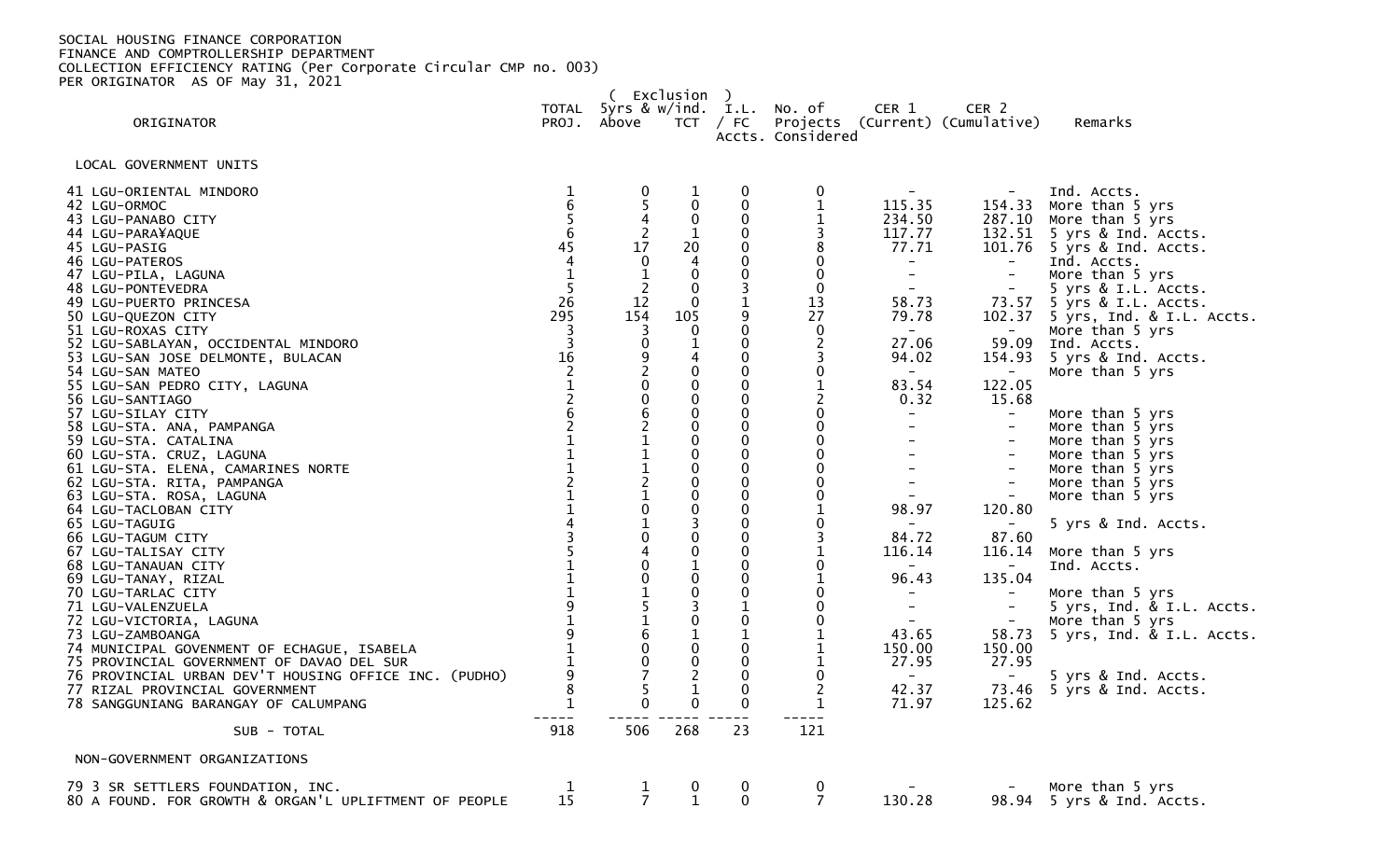( Exclusion ) TOTAL 5yrs & w/ind. I.L. No. of CER 1 CER 2

ORIGINATOR PROJ. Above TCT / FC Projects (Current) (Cumulative) Remarks

Accts. Considered

NON-GOVERNMENT ORGANIZATIONS

| 81 ACCESS FOR DEVELOPMENT AND SHELTER SERVICES, INC.                                                                                                                                                 |                | $\begin{matrix} 0 \\ 3 \\ 0 \end{matrix}$  | $\mathbf 0$                                  | $\pmb{0}$                      | $\overline{c}$      | 91.81                                                                                                                                                                                                                                                                                                                                                                                                                                                                                                           | 108.49                                                                                     |                                  |
|------------------------------------------------------------------------------------------------------------------------------------------------------------------------------------------------------|----------------|--------------------------------------------|----------------------------------------------|--------------------------------|---------------------|-----------------------------------------------------------------------------------------------------------------------------------------------------------------------------------------------------------------------------------------------------------------------------------------------------------------------------------------------------------------------------------------------------------------------------------------------------------------------------------------------------------------|--------------------------------------------------------------------------------------------|----------------------------------|
| 82 ACCESS TO DEV'T. & PROGRESS FOUND., INC.                                                                                                                                                          |                |                                            |                                              | $\mathbf 0$                    | $\pmb{0}$           | $\sigma_{\rm{max}}$                                                                                                                                                                                                                                                                                                                                                                                                                                                                                             | $\equiv$                                                                                   | More than 5 yrs                  |
| 83 ADON DEV'T. CORP.                                                                                                                                                                                 |                |                                            | $\begin{smallmatrix} 0\\2 \end{smallmatrix}$ | $\mathbf 0$                    | $\mathbf 0$         | $\frac{1}{2}$ and $\frac{1}{2}$                                                                                                                                                                                                                                                                                                                                                                                                                                                                                 | $\sim$                                                                                     | Ind. Accts.                      |
| 84 AGRIBUSINESS KAPIHAN FOUNDATION                                                                                                                                                                   |                | $\mathbf 0$                                |                                              | $\mathbf{1}$                   | $\mathbf 0$         |                                                                                                                                                                                                                                                                                                                                                                                                                                                                                                                 | $\sim$                                                                                     | I.L. Accts.                      |
|                                                                                                                                                                                                      |                |                                            |                                              |                                | $\overline{0}$      |                                                                                                                                                                                                                                                                                                                                                                                                                                                                                                                 | $\sim$                                                                                     | I.L. Accts.                      |
| 85 ALALAY SA KAMPINAN TOMONATION<br>85 ALALAY SA KAUNLARAN SA GITNANG LUZON, INC.<br>86 ALAY NAMIN BUKAS NYO FOUND., INC.<br>87 ALAY SA NAZARENUS, INC.<br>88 ALLIED HOMES MINDANAO FOUNDATION. INC. |                | $\overline{0}$                             |                                              | $\mathbf 0$                    | $\mathbf 0$         | $\frac{1}{2} \left( \frac{1}{2} \right)$ .                                                                                                                                                                                                                                                                                                                                                                                                                                                                      | $\equiv$                                                                                   | Ind. Accts.                      |
|                                                                                                                                                                                                      |                | $\overline{4}$                             |                                              | $\mathbf 0$                    | $\pmb{0}$           | $\frac{1}{2}$ and $\frac{1}{2}$                                                                                                                                                                                                                                                                                                                                                                                                                                                                                 | $\sim$                                                                                     | More than 5 yrs                  |
| 88 ALLIED HOMES MINDANAO FOUNDATION, INC.                                                                                                                                                            |                |                                            |                                              | $\mathbf 0$                    | $\mathbf 0$         | $\mathcal{L}^{(1)}$                                                                                                                                                                                                                                                                                                                                                                                                                                                                                             |                                                                                            | More than 5 yrs                  |
| 89 ALTERNATIVE TECHNOLOGY FOR HOME AND COMMUNITY ADVA                                                                                                                                                |                |                                            |                                              | $\mathbf{0}$                   |                     | 45.56                                                                                                                                                                                                                                                                                                                                                                                                                                                                                                           | 82.87                                                                                      |                                  |
| 90 AMIHAN COMMUNITY RESOURCES, INC.                                                                                                                                                                  |                |                                            |                                              | $\mathbf 0$                    |                     | $\sim$                                                                                                                                                                                                                                                                                                                                                                                                                                                                                                          |                                                                                            | More than 5 yrs                  |
| 91 ANGELA ABUEG FOUND., INC.                                                                                                                                                                         | 10             |                                            |                                              | $\overline{7}$                 | $\mathbf 0$         | $\sim 100$                                                                                                                                                                                                                                                                                                                                                                                                                                                                                                      | $\sim$ $-$                                                                                 | Ind. & I.L. Accts.               |
| 92 ANTONIO & EDUARDO ROXAS GORGOLLO FOUND., INC.                                                                                                                                                     | $\overline{1}$ | $\mathbf 0$                                | $\frac{3}{1}$                                | $\mathbf{0}$                   | $\mathbf 0$         | $\sim 100$ km s $^{-1}$                                                                                                                                                                                                                                                                                                                                                                                                                                                                                         | $\sim$ $-$                                                                                 | Ind. Accts.                      |
| 93 APLAO FOUNDATION INC.                                                                                                                                                                             | 19             | 11                                         |                                              | $\mathbf{1}$                   |                     | 55.34                                                                                                                                                                                                                                                                                                                                                                                                                                                                                                           |                                                                                            | 86.54 5 yrs, Ind. & I.L. Accts.  |
| 94 ASSUMPTION OF PARISH OF DAVAO SOCIO ECO. DEV'T.                                                                                                                                                   | 26             | 14                                         | 10                                           | $\mathbf 0$                    | $\overline{c}$      | 89.13                                                                                                                                                                                                                                                                                                                                                                                                                                                                                                           |                                                                                            | 113.89 5 yrs & Ind. Accts.       |
| 95 ATONG PANIMALAY, INC.                                                                                                                                                                             |                | 1                                          | $\mathbf 0$                                  | $\mathbf{0}$                   | $\mathbf{1}$        | 132.46                                                                                                                                                                                                                                                                                                                                                                                                                                                                                                          | 144.23                                                                                     | More than 5 yrs                  |
| 96 ATONG PINOY ANAN, INC.                                                                                                                                                                            |                |                                            |                                              | $\mathbf 0$                    |                     | 121.29                                                                                                                                                                                                                                                                                                                                                                                                                                                                                                          |                                                                                            | 296.32 5 yrs & Ind. Accts.       |
| 97 BAGONG BUWAN FOUND., INC.                                                                                                                                                                         |                |                                            |                                              | 0                              | $\pmb{0}$           | $\sim$ $  -$                                                                                                                                                                                                                                                                                                                                                                                                                                                                                                    | $\sim$ $ \sim$                                                                             | More than 5 yrs                  |
| 98 BAGONG PAG-ASANG MAGKABAHAY, INC.                                                                                                                                                                 |                |                                            | $\mathbf{1}$                                 | $\mathbf 0$                    | $\overline{2}$      | 89.05                                                                                                                                                                                                                                                                                                                                                                                                                                                                                                           |                                                                                            | 136.80 5 yrs & Ind. Accts.       |
| 99 BAGUIO BENGUET GREEN MEADOWS FDN. INC,                                                                                                                                                            |                |                                            |                                              | $\mathbf 0$                    |                     | 100.44                                                                                                                                                                                                                                                                                                                                                                                                                                                                                                          |                                                                                            | 100.44 Ind. Accts.               |
|                                                                                                                                                                                                      |                |                                            |                                              | $\mathbf{0}$                   | $\mathbf 0$         | $\mathcal{L}_{\text{max}}$ and $\mathcal{L}_{\text{max}}$                                                                                                                                                                                                                                                                                                                                                                                                                                                       | <b>Contract Contract</b>                                                                   |                                  |
| 100 BAHAY, TAO AT BUHAY GROUP, INC.                                                                                                                                                                  |                | $\mathbf{0}$                               | $\mathbf 0$                                  | $\mathbf{0}$                   | $\mathbf{1}$        | 65.64                                                                                                                                                                                                                                                                                                                                                                                                                                                                                                           | 89.26                                                                                      | More than 5 yrs                  |
| 101 BASIC RURAL AIM & DEVELOPMENT SERVICES INC.                                                                                                                                                      |                |                                            |                                              | $\mathbf 0$                    |                     |                                                                                                                                                                                                                                                                                                                                                                                                                                                                                                                 |                                                                                            |                                  |
| 102 BAYAN AT YAMAN ATING INGATAN ( BAYANI )                                                                                                                                                          | 13             |                                            |                                              |                                | $_{\rm 0}^{\rm 0}$  | $\sim$ 10 $\pm$<br>$\Delta \sim 10^{-11}$                                                                                                                                                                                                                                                                                                                                                                                                                                                                       | $\alpha \rightarrow \alpha$<br>$\mathcal{L}^{\mathcal{L}}$ and $\mathcal{L}^{\mathcal{L}}$ | More than 5 yrs                  |
| 103 BETTER LIVING & SHELTER DEV'T., FOUND., INC.                                                                                                                                                     | $\overline{1}$ | $\begin{array}{c} 1 \\ 3 \\ 0 \end{array}$ |                                              | $\mathbf{1}$                   | $\mathbf 0$         |                                                                                                                                                                                                                                                                                                                                                                                                                                                                                                                 |                                                                                            | 5 yrs, Ind. & I.L. Accts.        |
| 104 BIG HEART COMMUNITY DEV'T. FOUNDATION                                                                                                                                                            | 10             |                                            |                                              | $\mathbf 0$                    | $\pmb{0}$           |                                                                                                                                                                                                                                                                                                                                                                                                                                                                                                                 | $\equiv$                                                                                   | I.L. Accts.                      |
| 105 BUMAKA PARA SA KAUNLARAN CENTER, INC.                                                                                                                                                            |                | $\overline{6}$<br>0                        |                                              |                                | $\ddot{\mathbf{0}}$ |                                                                                                                                                                                                                                                                                                                                                                                                                                                                                                                 | $\equiv$                                                                                   | 5 yrs & Ind. Accts.              |
| 106 CANDLE OF HOPE FOUNDATION, INC.                                                                                                                                                                  |                | $\overline{1}$                             |                                              | $\mathbf{1}$<br>$\mathbf 0$    |                     |                                                                                                                                                                                                                                                                                                                                                                                                                                                                                                                 |                                                                                            | I.L. Accts.                      |
| 107 CARITAS CALBAYOG                                                                                                                                                                                 |                |                                            |                                              |                                | $\mathbf 0$         |                                                                                                                                                                                                                                                                                                                                                                                                                                                                                                                 | $\frac{1}{2}$                                                                              | 5 yrs & Ind. Accts.              |
| 108 CARVILLE HOMES & CONSTRUCTION MANAGEMENT                                                                                                                                                         |                | $\frac{1}{3}$                              |                                              |                                | $\overline{0}$      |                                                                                                                                                                                                                                                                                                                                                                                                                                                                                                                 | $\sim$                                                                                     | 5 yrs & Ind. Accts.              |
| 109 CAVITE COMMUNITY ORGANIZATION AND ASSISTANCE, INC.                                                                                                                                               |                | $\overline{1}$                             | $\begin{bmatrix} 1 \\ 2 \\ 0 \end{bmatrix}$  | $\mathbf{0}$<br>$\overline{0}$ |                     |                                                                                                                                                                                                                                                                                                                                                                                                                                                                                                                 | $\alpha_{\rm{max}}=0.01$                                                                   | 5 yrs & Ind. Accts.              |
| 110 CENTER FOR ALTERNATIVE SETTLEMENT, INC.                                                                                                                                                          |                |                                            |                                              |                                | $\pmb{0}$           |                                                                                                                                                                                                                                                                                                                                                                                                                                                                                                                 | $\sim$                                                                                     | More than 5 yrs                  |
| 111 CENTER FOR COMMUNITY ASSISTANCE & DEV'T., INC.                                                                                                                                                   | 69             | 32                                         | 32                                           |                                |                     | 122.86                                                                                                                                                                                                                                                                                                                                                                                                                                                                                                          |                                                                                            | 114.49 5 yrs, Ind. & I.L. Accts. |
| 112 CENTER FOR DEVELOPING BETTER PROJECT OF UNITED HOU                                                                                                                                               | 1              | $\Omega$                                   | $\mathbf{1}$                                 | $\mathbf 0$                    | 0                   | $\sim$ 100 $\sim$ 100 $\sim$                                                                                                                                                                                                                                                                                                                                                                                                                                                                                    | $\sim$ $ \sim$                                                                             | Ind. Accts.                      |
| 113 CENTER FOR HOUSING & HUMAN ECOLOGY DEV'T. FOUND.                                                                                                                                                 | 18             | 11                                         |                                              | $\mathbf 0$                    | $\pmb{0}$           | $\frac{1}{\sqrt{2}}$                                                                                                                                                                                                                                                                                                                                                                                                                                                                                            | $\sim$ $ \sim$                                                                             | 5 yrs & Ind. Accts.              |
| 114 CENTER FOR HOUSING INNOVATIONS & COMPONENT SERVICE                                                                                                                                               | 22             | 9                                          |                                              | $\mathbf 0$                    | 12                  | 80.48                                                                                                                                                                                                                                                                                                                                                                                                                                                                                                           |                                                                                            | 93.25 5 yrs & Ind. Accts.        |
| 115 CENTER FOR URBAN POOR SERVICES, INC. (CUPS)                                                                                                                                                      | 32             | 22                                         | $\mathbf 0$                                  | $\Omega$                       | 10                  | 92.17                                                                                                                                                                                                                                                                                                                                                                                                                                                                                                           | 81.72                                                                                      | More than 5 yrs                  |
| 116 CENTER FOR URBANIZED HOUSING & SOCIAL DEVELOPMENT,                                                                                                                                               |                | $\mathbf 0$                                | $\overline{0}$                               | $\mathbf{0}$                   | 4                   | 81.32                                                                                                                                                                                                                                                                                                                                                                                                                                                                                                           | 98.44                                                                                      |                                  |
| 117 CHRISTIAN MUSLIM PARAMEDICAL & COMM. DEV'T. FOUND.                                                                                                                                               |                | $\frac{1}{0}$                              |                                              | $\mathbf 0$                    | $\mathbf 0$         | $\sim$                                                                                                                                                                                                                                                                                                                                                                                                                                                                                                          | $\sim$                                                                                     | More than 5 yrs                  |
| 118 CISP LAND DEV'T. CORPORATION                                                                                                                                                                     |                |                                            |                                              |                                | $\mathbf 0$         | $\frac{1}{2}$ and $\frac{1}{2}$                                                                                                                                                                                                                                                                                                                                                                                                                                                                                 | $\sim$                                                                                     | I.L. Accts.                      |
| 119 CODE FOUNDATION, INC.                                                                                                                                                                            | 10             |                                            |                                              | $\mathbf{0}$                   | $\mathbf 0$         |                                                                                                                                                                                                                                                                                                                                                                                                                                                                                                                 | $\sim$                                                                                     | 5 yrs & Ind. Accts.              |
| 120 COMM. ASSIST. FOR UNDER. TOWARDS SOCIAL-ECO. DEV'T                                                                                                                                               |                | $\frac{2}{1}$                              |                                              | $\mathbf{0}$                   | $\pmb{0}$           |                                                                                                                                                                                                                                                                                                                                                                                                                                                                                                                 | $\equiv$                                                                                   | More than 5 yrs                  |
| 121 COMM. OUTREACH & RES. DEV'T. FOUND. (CORD)                                                                                                                                                       |                |                                            |                                              | $\mathbf{0}$                   | $\mathbf 0$         |                                                                                                                                                                                                                                                                                                                                                                                                                                                                                                                 | $\sim$                                                                                     | Ind. Accts.                      |
| 122 COMM. POWER IN ACCOMP. COMMON TASK FO. (COMPACT)                                                                                                                                                 |                | $\overline{0}$<br>0                        | $0$<br>$1$<br>$2$<br>$1$<br>$0$              | $\mathbf{0}$                   | $\mathbf 0$         | $\begin{aligned} \mathbf{1} & = \mathbf{1} \times \mathbf{1} \times \mathbf{1} \times \mathbf{1} \times \mathbf{1} \times \mathbf{1} \times \mathbf{1} \times \mathbf{1} \times \mathbf{1} \times \mathbf{1} \times \mathbf{1} \times \mathbf{1} \times \mathbf{1} \times \mathbf{1} \times \mathbf{1} \times \mathbf{1} \times \mathbf{1} \times \mathbf{1} \times \mathbf{1} \times \mathbf{1} \times \mathbf{1} \times \mathbf{1} \times \mathbf{1} \times \mathbf{1} \times \mathbf{1} \times \mathbf{1} \$ |                                                                                            | Ind. Accts.                      |
| 123 COMMUNITY DEV'T. FOUND. FOR THE URBAN POOR (CDFUPI)                                                                                                                                              |                |                                            |                                              |                                | $\pmb{0}$           |                                                                                                                                                                                                                                                                                                                                                                                                                                                                                                                 | $\equiv$                                                                                   | Ind. & I.L. Accts.               |
| 124 COMMUNITY RESOURCES STRATEGISTS, INC.                                                                                                                                                            |                |                                            |                                              | $\Omega$                       | $\mathbf 0$         |                                                                                                                                                                                                                                                                                                                                                                                                                                                                                                                 | $\equiv$                                                                                   | More than 5 yrs                  |
| 125 COOPERATIVE RURAL BANK OF DAVAO CITY, INC.                                                                                                                                                       | $\mathbf{1}$   |                                            | $\Omega$                                     | $\Omega$                       | $\mathbf 0$         |                                                                                                                                                                                                                                                                                                                                                                                                                                                                                                                 | $\equiv$                                                                                   | More than 5 yrs                  |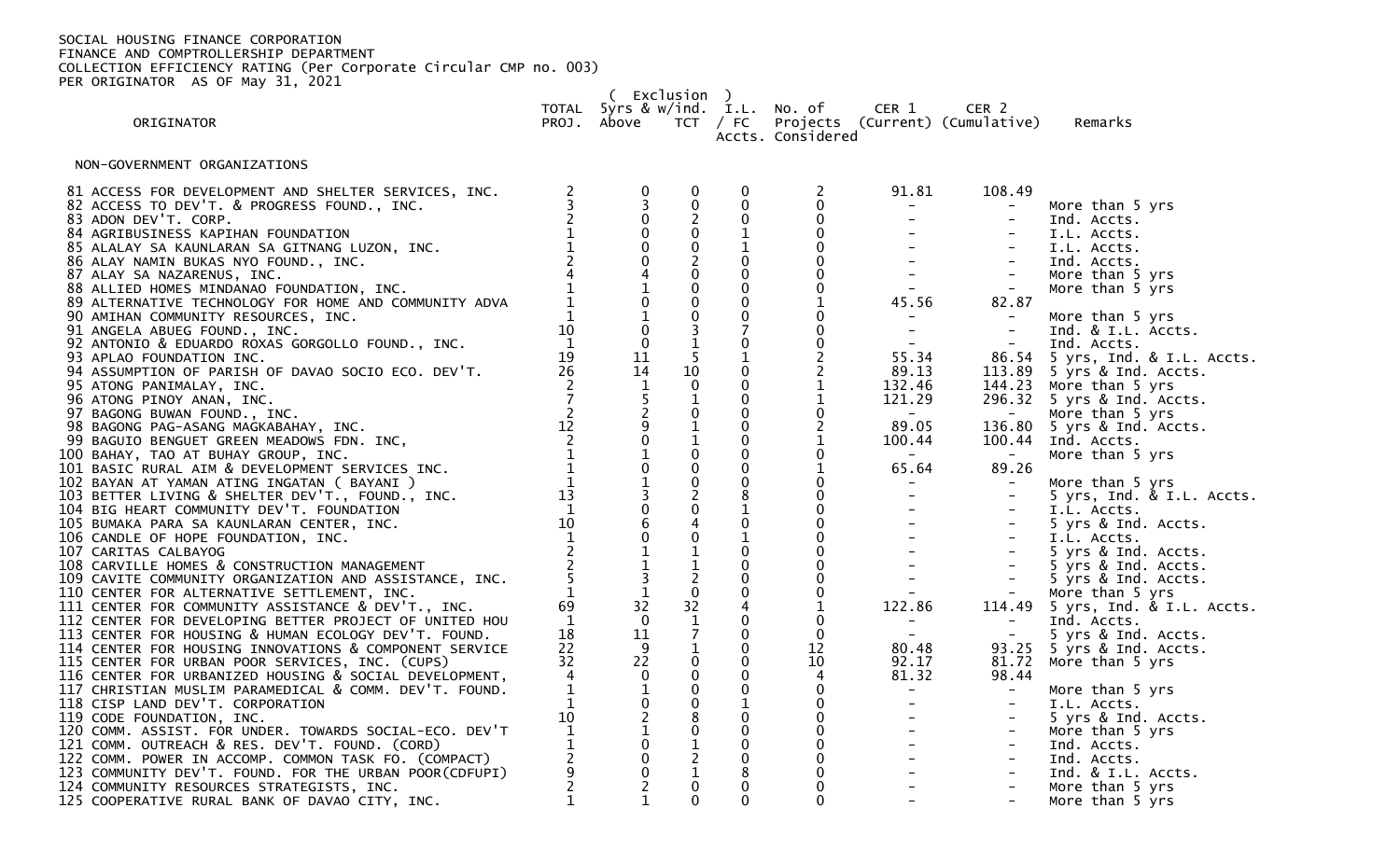170 HUMANITARIAN INTENSION FOR COMMUNITY EMPOWERMENT R

 ( Exclusion ) TOTAL 5yrs & w/ind. I.L. No. of CER 1 CER 2 TCT / FC Projects (Current) (Cumulative) Remarks Accts. Considered NON-GOVERNMENT ORGANIZATIONS 126 COPE FOUNDATION, INC.<br>1 1 0 0 0 - - More than 5 yrs<br>1 1 0 0 0 - - - More than 5 yrs 127 COUNTRYSIDE DEV'T. FOUND. 1 1 0 0 0 - - More than 5 yrs 128 COUNTRYSIDE PABAHAY FOUNDATION, INC.  $\begin{array}{cccccccc} 1 & 1 & 0 & 0 & 0 & - \\ 129 & DAVAO & CENTER & FOR SHELTER CONCERN & 1 & 0 & 0 & 1 & 84.81 & 87.02 \\ 130 & DIONISIA ACUNA ROMAN FOUNDATION & 3 & 2 & 1 & 0 & 0 & - \\ 131 & DON DAMIAN LAGMAN DEV'T., FOR PROGRESS FO., INC. & 2 & 1 & 1 & 0 & 0 & - \\ 132 & EKISTICS REALTY MANAGEMENT CORP. & 4 & 2 & 2 &$ 129 DAVAO CENTER FOR SHELTER CONCERN 1 0 0 0 1<br>130 DIONISIA ACUNA ROMAN FOUNDATION 3 2 1 0 0<br>131 DON DAMIAN LAGMAN DEV'T., FOR PROGRESS FO., INC. 2 1 1 0 0 130 DIONISIA ACUNA ROMAN FOUNDATION 3 2 1 0 0 - - 5 yrs & Ind. Accts. 131 DON DAMIAN LAGMAN DEV'T., FOR PROGRESS FO., INC. 2 1 1 0 0 - - 5 yrs & Ind. Accts. 132 EKISTICS REALTY MANAGEMENT CORP. 4 2 2 0 0 - - 5 yrs & Ind. Accts. 133 EN-COURAGE INSTITUTE, INC. 2 1 0 0 1 56.83 71.90 More than 5 yrs 134 ENVIRONMENTAL & SHELTER TASK FORCE LABO INC. 1 1 0 0 0 - - More than 5 yrs 135 ENVIRONMENTAL SHELTER SYSTEM FOUND., INC. 7 2 5 0 0 - - 5 yrs & Ind. Accts. 136 ERGUZ DEV'T. FOUNDATION 1 1 0 0 0 - - More than 5 yrs 137 F. F. FLORES ENTERPRISES, INC. 2 0 0 1 1 - 67.60 I.L. Accts. 138 F. M. URIARTE DEV'T. FOUNDATION, INC. 3 0 3 0 0 - - Ind. Accts. 139 FAVIROS DEV'T. FOUNDATION, INC. 5 3 0 2 0 - - 5 yrs & I.L. Accts. 140 FED. OF THE RURAL URBAN POOR ORGN. OF OZAMIS 4 4 0 0 0 - - More than 5 yrs 141 FILIPINAS-MAUNLAD LIVELLIHOOD FOUNDATION INC. 2 1 1 0 0 - - 5 yrs & Ind. Accts. 142 FO.FOR EMPOW. ECO.DEV'T.&ENVIR. RECOVERY (FEEDERS) 7 3 2 0 2 59.03 106.72 5 yrs & Ind. Accts. 143 FOUND. FOR PROGERSSIVE DEV'T. & LIVELIHOOD PROJ. 4 1 0 3 0 - - 5 yrs & I.L. Accts. 144 FOUND. FOR SUSTAINABLE ECO. ENTREPRENUERAL DEV'T. 3 3 0 0 0 - - More than 5 yrs 145 FOUND. FOR SUSTAINABLE LIVELIHOOD AND ECO. RESTO 1 1 0 0 0 0 - - - More than 5 yrs<br>146 FOUNDATION FOR COMMUNITY UPLIFTMENT & SERVICES INC 4 2 2 0 0 - - - 5 yrs & Ind. Accts.<br>147 FOUNDATION FOR DEV'T. ALTERNATIVES, INC. 146 FOUNDATION FOR COMMUNITY UPLIFTMENT & SERVICES INC 4 2 2 0 0 - - 5 yrs & Ind. Accts. 147 FOUNDATION FOR DEV'T. ALTERNATIVES, INC. 52 26 24 0 2 112.47 134.21 5 yrs & Ind. Accts. 148 FOUNDATION FOR INFORMATION DEV'T. & RENEWAL, INC.  $\begin{array}{cccccccccc} & 1 & 0 & 1 & 0 & 0 & - & - & - & \text{Ind. Accts.} \end{array}$ 149 FOUNDATION FOR THE DEV'T. OF THE URBAN POOR (FDUP) 72 35 33 0 4 183.26 160.93 5 yrs & Ind. Accts. 150 FREY FOUNDATION, INC. 10 5 5 0 0 - - 5 yrs & Ind. Accts. 151 GABAYAN NG MGA KABUS ORG. INC. (GKOI) 7 7 0 0 -<br>152 GAWASNONG PAGBALAY, INC. 29 20 3 1 5 103.38 152 Elementary 103.38 in the Sandard Page 20 3 1 5 103.38 in 105.42 5 yrs, Ind. & I.L. Accts.<br>15 3 2 0 0 - - 5 yrs & Ind. Accts.<br>15 9 6 0 0 - - 5 yrs & Ind. Accts. 153 GEN. SANTOS CITY COMMUNITY ORGANIZERS, INC. 5 3 2 0 0 - - 5 yrs & Ind. Accts. 154 GRASS ROOTS INST. FOR EDUC. & DEV. FO. (GUIDE)  $\begin{array}{cccccccc} 15 & 9 & 6 & 0 & 0 & - & - & - \ 155 & \text{GRASSROOTS SPECIAL ACTION TEAM} - \text{GSAT} & & & & & 19 & 0 & 0 & 19 & 76.24 & 90.88 \end{array}$ 155 GRASSROOTS SPECIAL ACTION TEAM - GSAT 19 0 0 0 19 76.24 90.88 156 GREAT ACHIEVEMENTS FOUNDATION, INC. 2 1 1 0 0 - - 5 yrs & Ind. Accts. 157 GREEN LAND HOMEAIDER'S, INC. 2 0 0 2 0 - - I.L. Accts. 158 GROUP FOR RURAL ORGANIZING & URBAN PLANNING(GROUP)  $\begin{array}{cccc} 2 & 0 & 1 & 1 & 0 & - \\ 159 & \text{HABITARES AND RESOURCES FOUNDATION, INC.} & 6 & 0 & 0 & 6 & 63.07 \end{array}$ 159 HABITARES AND RESOURCES FOUNDATION, INC. 6 0 0 0 6 63.07 88.87 160 HANDOG KAPALARAN FOUNDATION, INC. 1 1 0 0 0 - - More than 5 yrs 161 HEAVENLY HOMES FOUNDATION 3 3 0 0 0 - - More than 5 yrs

162 HELPING ONE PEOPLE EMPOWERMENT & BAMBOO PROMOTION 2 0 0 0 2 45.99 61.11 163 HELPING UNDERPRIVILEGED METROPOLITAN AREA & NEIGBO  $\begin{array}{ccc} 1 & 0 & 0 & 0 \ 1 & 1 & 0 & 3 \end{array}$ 164 HERA FOUNDATION INC. 3 0 3 0 0 - - Ind. Accts. 165 HERMINIA L. PAYUYAO FOUNDATION, INC. 2 0 2 0 0 - - Ind. Accts. 166 HOLY GROUND PHILIPPINE FOUNDATION, INC. 20 10 6 0 4 114.86 142.54 5 yrs & Ind. Accts. 167 HOME BUILDERS DEV'T., FOUND., INC. 1 1 0 0 0 - - More than 5 yrs 168 HOUSING OPPORTUNITIES & PEOPLE EMPOWERMENT, INC.  $\begin{array}{cccccccc} 1 & 1 & 0 & 0 & 0 & -1 \\ 169 & 100 & 0 & 2 & 106.22 & 1 \end{array}$  $\begin{array}{ccccccccc}\n5 & 2 & 1 & 0 & 2 & 106.22 & 112.51 & 5 \text{ yrs & and. } \text{ACcts.} \\
1 & 0 & 0 & 0 & 1 & 103.04 & 92.79\n\end{array}$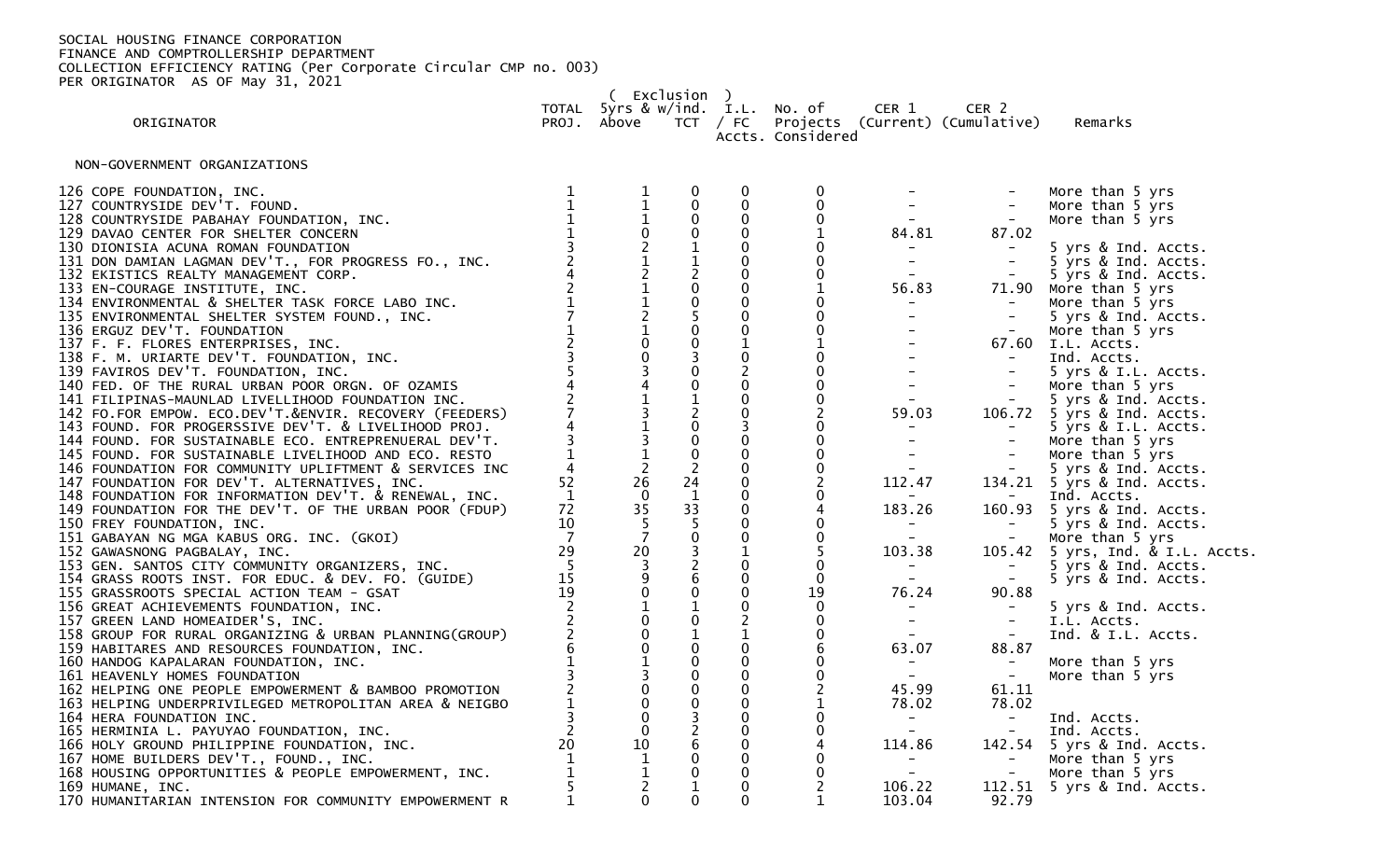| (Exclusion) |                                                                                                                                                                                                                                                                                                                                                                                    |                                                         |                                                      |                                                                                     |                                                                                             |                                                                     |                                                                                |                                                                                                                 |                                                                                                      |
|-------------|------------------------------------------------------------------------------------------------------------------------------------------------------------------------------------------------------------------------------------------------------------------------------------------------------------------------------------------------------------------------------------|---------------------------------------------------------|------------------------------------------------------|-------------------------------------------------------------------------------------|---------------------------------------------------------------------------------------------|---------------------------------------------------------------------|--------------------------------------------------------------------------------|-----------------------------------------------------------------------------------------------------------------|------------------------------------------------------------------------------------------------------|
|             | ORIGINATOR                                                                                                                                                                                                                                                                                                                                                                         |                                                         | PROJ. Above                                          |                                                                                     |                                                                                             | TOTAL 5yrs & w/ind. I.L. No. of<br>Accts. Considered                | CER 1                                                                          | CER <sub>2</sub><br>TCT / FC Projects (Current) (Cumulative)                                                    | Remarks                                                                                              |
|             | NON-GOVERNMENT ORGANIZATIONS                                                                                                                                                                                                                                                                                                                                                       |                                                         |                                                      |                                                                                     |                                                                                             |                                                                     |                                                                                |                                                                                                                 |                                                                                                      |
|             | 171 ILOILO CITY URBAN POOR FEDERATION, INC.<br>172 ILOILO PEOPLE'S HABITAT FOUNDATION, INC.<br>173 INSTITUTE FOR THE URBAN POOR, INC.<br>174 INTEGRATED NEIGHBORHOOD ASSISTANCE, INC. (INAI)<br>175 ISABELA FAITHFUL SERVANTS FOUNDATION INC.<br>176 ISABELA TRAVELLER'S FOUNDATION, INC.                                                                                          | 1<br>20<br>4<br>24<br>20<br>$\mathbf 1$<br>$\mathbf{1}$ | $\bf{0}$<br>16<br>1<br>11<br>12                      | $\bf{0}$<br>$\overline{2}$<br>$\overline{3}$<br>10<br>$\overline{4}$<br>$\mathbf 0$ | $\bf{0}$<br>$\overline{0}$<br>$\mathbf 0$<br>3<br>$\mathbf 0$<br>$\mathbf 0$<br>$\mathbf 0$ | 1<br>$\overline{2}$<br>$\mathbf 0$<br>$\pmb{0}$<br>4<br>$\mathbf 1$ | 88.02<br>130.23<br>$\frac{1}{\sqrt{2}}$<br>3.70<br>152.49<br>120.66            | 111.09<br>185.93<br>$\alpha_{\rm{max}}=0.5$<br>$\sim$<br>92.08                                                  | 5 yrs & Ind. Accts.<br>5 yrs & Ind. Accts.<br>5 yrs, Ind. & I.L. Accts.<br>20.91 5 yrs & Ind. Accts. |
|             | 177 ITINERANT MISSION FOR GRASSROOTS DEVELOPMENT (IMGR<br>178 JEEP SORSOGON, INC.<br>179 KALINANGAN FOUND. FOR COMMUNITY DEV'T., INC.<br>180 KALINGA PARA SA PAG-UNLAD NG KOMUNIDAD, INC.                                                                                                                                                                                          |                                                         |                                                      | $\mathbf 0$<br>$\frac{1}{0}$                                                        | $\mathbf 0$<br>$\mathbf 0$<br>$\mathbf 0$                                                   | 1<br>$\pmb{0}$<br>$\pmb{0}$                                         | $\mathbb{Z}^{\mathbb{Z}^{\times}}$<br>106.15                                   | 132.70<br>$\left\vert -\right\vert$<br>$\alpha \rightarrow \alpha$<br>118.28                                    | More than 5 yrs<br>5 yrs & Ind. Accts.                                                               |
|             | 181 KATILINGBANONG PAGLAMBO FOUNDATION, INC.<br>182 KATOTOHANAN SA PAGKAKAISA AT SERBISYO FOUNDATION                                                                                                                                                                                                                                                                               |                                                         | $\frac{1}{0}$                                        | $\mathbf 0$                                                                         | $\mathbf 0$<br>$\mathbf 0$                                                                  | $\boldsymbol{0}$<br>$\mathbf{1}$                                    | 117.82                                                                         | 147.37                                                                                                          | More than 5 yrs                                                                                      |
|             | 183 KAUSAMAR INC.<br>184 KILOS MARALITA, NGAYON NA (KILOS MARALITA), INC.<br>185 KPS FOUNDATION, INC.                                                                                                                                                                                                                                                                              |                                                         | $\frac{1}{0}$                                        | $\mathbf 0$<br>$\mathbf 0$                                                          | $\mathbf 0$<br>$\mathbf{0}$<br>$\mathbf 0$                                                  | $\pmb{0}$<br>$\mathbf{1}$<br>$\pmb{0}$                              | $\sim$ $\sim$<br>173.72<br>$\sim$                                              | $\sim$ $ \sim$<br>128.68<br>$\sim$ $-$                                                                          | More than 5 yrs<br>More than 5 yrs                                                                   |
|             | 186 LAND GRANT MANAGEMENT FOUNDATION, INC.<br>187 LIHOK KATAWHAN FOUNDATION, INC.                                                                                                                                                                                                                                                                                                  |                                                         | $\begin{array}{c} 3 \\ 0 \\ 4 \\ 1 \\ 3 \end{array}$ | $\mathbf 0$<br>$^2_{\rm 0}$                                                         | $\mathbf{1}$<br>$\mathbf 0$                                                                 | $\mathbf 0$<br>$\mathbf 0$                                          | $\sim$<br>$\frac{1}{2}$ and $\frac{1}{2}$                                      | $\equiv$<br>$\equiv$                                                                                            | I.L. Accts.<br>5 yrs & Ind. Accts.                                                                   |
|             | 188 LIKAS KAMALAYAN FOUNDATION, INC.<br>189 LUPA AT BAHAY FOUNDATION, INC.<br>190 LUPALA FOUNDATION, INC.                                                                                                                                                                                                                                                                          |                                                         | $\overline{0}$                                       | $\frac{1}{0}$                                                                       | $\mathbf 0$<br>$\mathbf 0$<br>$\,$ 6 $\,$                                                   | $\pmb{0}$<br>$\pmb{0}$<br>$\pmb{0}$                                 | ing<br>Tan                                                                     | $\frac{1}{2}$ .                                                                                                 | More than 5 yrs<br>5 yrs & Ind. Accts.<br>I.L. Accts.                                                |
|             | $N = 0.1$<br>$\frac{1}{6}$<br>$\frac{1}{4}$<br>$\frac{4}{6}$<br>$\frac{1}{6}$<br>$\frac{1}{6}$<br>$\frac{1}{6}$<br>$\frac{1}{6}$<br>$\frac{1}{6}$<br>$\frac{1}{6}$<br>$\frac{1}{6}$<br>$\frac{1}{6}$<br>$\frac{1}{6}$<br>$\frac{1}{6}$<br>$\frac{1}{6}$<br>$\frac{1}{6}$<br>$\frac{1}{6}$<br>$\frac{1}{6}$<br>191 MAGINHAWANG PABAHAY, INC.<br>192 MAKAWILI JAY C FOUNDATION, INC. |                                                         | 22<br>75                                             | 28                                                                                  | $\mathbf 0$<br>$\mathbf 0$                                                                  | $\overline{2}$<br>34                                                | 136.15<br>77.02                                                                |                                                                                                                 | 121.96 5 yrs & Ind. Accts.<br>102.61 5 yrs & Ind. Accts.                                             |
|             | 193 MEGA SHELTER & HELPLINE FOUNDATION, INC.<br>194 MERCY CORPS INTERNATIONAL<br>195 MINDANAO LAND ACQUISITION HOUSING & DEV'T. FO. INC                                                                                                                                                                                                                                            | 26                                                      | 1<br>$\mathbf{1}$<br>20                              | $\mathbf 0$<br>$\pmb{0}$<br>$\overline{\mathbf{5}}$                                 | $\mathbf 0$<br>$\mathbf 0$<br>$\mathbf{1}$                                                  | $\mathbf 0$<br>$\mathbf 0$<br>$\mathbf 0$                           | $\frac{\pi}{2}$ .                                                              | $\alpha_{\rm{max}}=0.01$<br>$\sim$<br>$\sim$                                                                    | More than 5 yrs<br>More than 5 yrs<br>5 yrs, Ind. & I.L. Accts.                                      |
|             | 196 MINELAND SHELTER FOUNDATION, INC.<br>197 MINSUPALA WELFARE LIVELIHOOD FOUNDATION, INC.                                                                                                                                                                                                                                                                                         |                                                         | $6\,$<br>$\frac{4}{0}$                               | $\mathbf 0$                                                                         | $\mathbf 0$<br>$\mathbf{1}$                                                                 | $\mathbf{1}$<br>$\mathbf 0$                                         | $\frac{1}{\pi}$ .<br>$\frac{1}{2}$ and $\frac{1}{2}$<br>$\Delta \sim 10^{-11}$ | $\mathbb{I}$                                                                                                    | 7.91 More than 5 yrs<br>5 yrs & I.L. Accts.                                                          |
|             | 197 MINSUPALA WELFARE LIVELIHOOD FOONDATION, INC.<br>198 MODERNVILLE HOUSING ASSISTANCE, INC. 199 MONDRAGON FOUNDATION, INC. 21<br>200 MUNTINLUPA DEV'T. FOUNDATION 11<br>201 NEGROS ECONOMIC DEV'T., FOUND. 1<br>202 NEGROS MOVERS RURAL                                                                                                                                          |                                                         |                                                      | $\mathbf 0$<br>11<br>6                                                              | $\mathbf{1}$<br>$\overline{2}$<br>$\mathbf 0$                                               | $\mathbf 0$<br>$\mathbf 0$<br>$\mathbf 0$                           | $\frac{1}{2}$ and $\frac{1}{2}$                                                | $\mathbb{Z}^+$                                                                                                  | I.L. Accts.<br>5 yrs, Ind. & I.L. Accts.<br>5 yrs & Ind. Accts.                                      |
|             |                                                                                                                                                                                                                                                                                                                                                                                    |                                                         |                                                      | $\begin{smallmatrix} 0\\0 \end{smallmatrix}$                                        | $\mathbf 0$<br>$\mathbf 0$                                                                  | $\pmb{0}$<br>$\mathbf{1}$                                           | $\frac{1}{2}$ .<br>97.26                                                       | $\sim$<br>108.02                                                                                                | More than 5 yrs                                                                                      |
|             | 204 NEGROS URBAN RURAL HOUSING INC.<br>205 NEW MILLENIUM HOUSING DEV'T., FOUNDATION, INC.                                                                                                                                                                                                                                                                                          |                                                         |                                                      | $\mathbf 0$<br>$\mathbf 0$<br>$\overline{2}$                                        | $\mathbf 0$<br>$\overline{0}$<br>$\mathbf 0$                                                | 9<br>$\overline{1}$<br>$\pmb{0}$                                    | 42.24<br>80.89                                                                 | 61.93<br>88.88<br>$\sim$ $ \sim$                                                                                | More than 5 yrs<br>More than 5 yrs<br>5 yrs & Ind. Accts.                                            |
|             | 206 NEWLIFE REALTY MANAGEMENT, INC.<br>207 NORTHEASTERN ISABELA FOUNDATION FOR THE RURAL AREA<br>208 NORTHERN LUZON HUMAN SHELTERS FOUNDATION, INC.                                                                                                                                                                                                                                |                                                         | 851055200011301                                      | $\begin{smallmatrix} 0\\0 \end{smallmatrix}$                                        | $\mathbf 0$<br>$\mathbf 0$<br>$\mathbf 0$                                                   | $\begin{smallmatrix}2\1\end{smallmatrix}$<br>$\mathbf 1$            | 26.95<br>$\sim$<br>7.47                                                        | 63.34<br>16.52<br>40.74                                                                                         |                                                                                                      |
|             | 209 NOVALICHES DEVELOPMENT COOP. INC.<br>210 OCEANLAND FOUNDATION, INC.                                                                                                                                                                                                                                                                                                            |                                                         |                                                      | $0$<br>$2$<br>$0$<br>$1$                                                            | $\mathbf 0$<br>$\mathbf 0$<br>$\mathbf 0$                                                   | $\pmb{0}$<br>$_{\rm 0}^{\rm 0}$                                     | $\frac{1}{2}$ ) .                                                              | $\gamma=0$<br>$\mathcal{L}^{\text{max}}_{\text{max}}$<br>$\mathcal{L}^{\mathcal{L}}(\mathcal{L}^{\mathcal{L}})$ | More than 5 yrs<br>5 yrs & Ind. Accts.                                                               |
|             | 211 PABAHAY SA PAG-UNLAD FOUNDATION, INC.<br>212 PACIFIC RESOURCES FOUNDATION OF CAUAYAN, ISABELA<br>213 PAGKAKAISA SA KAUNLARAN FOUNDATION, INC.                                                                                                                                                                                                                                  | $\overline{2}$                                          |                                                      |                                                                                     | $\overline{2}$<br>$\mathbf 0$                                                               | $\overset{0}{0}$                                                    | $\frac{1}{2} \left( \begin{array}{cc} 1 & 0 \\ 0 & 1 \end{array} \right)$      | $\sim$<br>$\pm$                                                                                                 | 5 yrs & Ind. Accts.<br>I.L. Accts.<br>5 yrs & Ind. Accts.                                            |
|             | 214 PAGTAMBAYAYONG FOUNDATION, INC.<br>215 PAGTINABANGAY FOUNDATION, INC.                                                                                                                                                                                                                                                                                                          | 26<br>$\mathbf{1}$                                      | 14<br>$\mathbf{1}$                                   | 12<br>$\Omega$                                                                      | $\mathbf 0$<br>$\Omega$                                                                     | $\ddot{\mathbf{0}}$<br>$\mathbf{0}$                                 |                                                                                | $\equiv$<br>$\sim$                                                                                              | 5 yrs & Ind. Accts.<br>More than 5 yrs                                                               |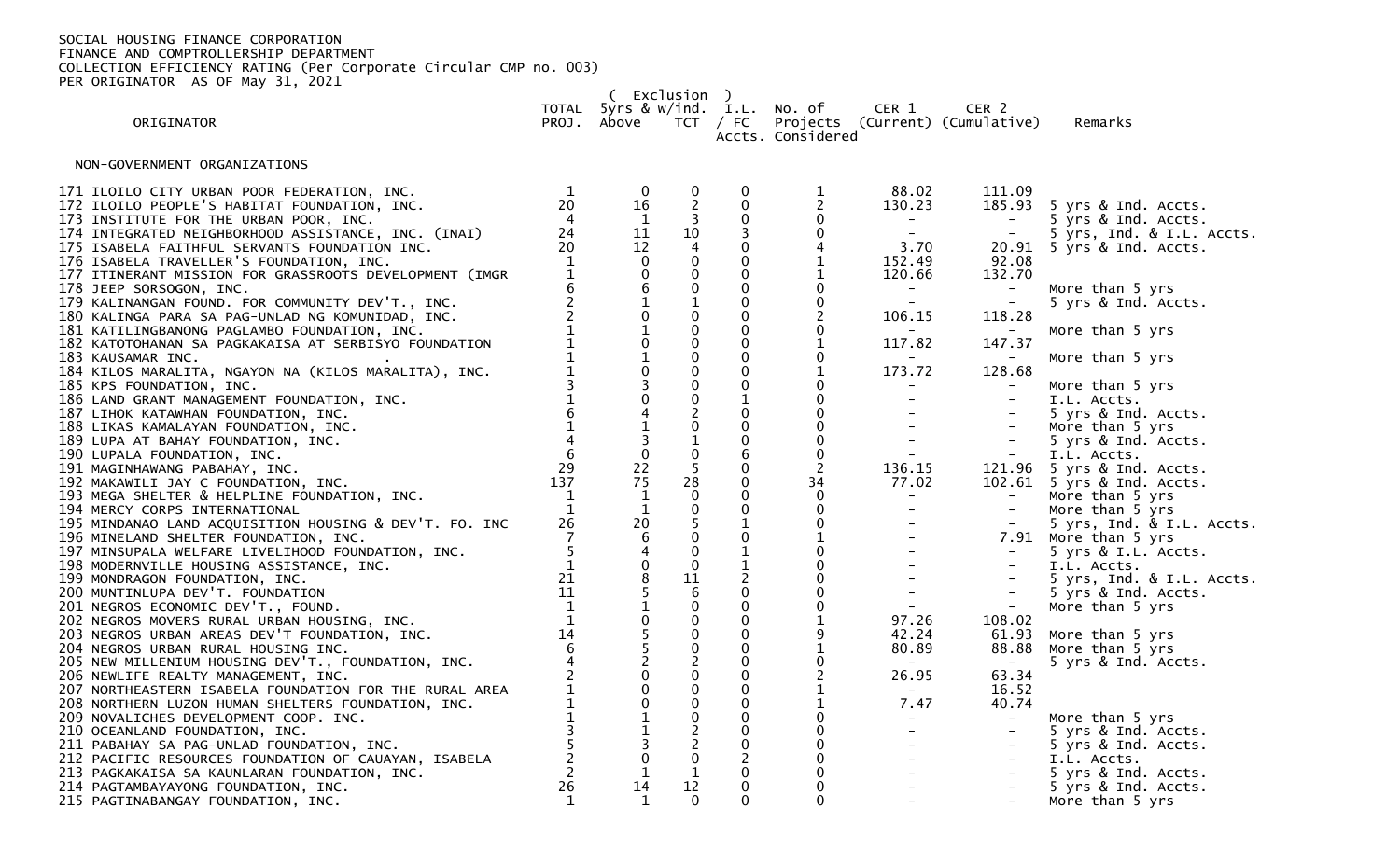( Exclusion )

TOTAL 5yrs & w/ind. I.L. No. of CER 1 CER 2

ORIGINATOR PROJ. Above TCT / FC Projects (Current) (Cumulative) Remarks

Accts. Considered

NON-GOVERNMENT ORGANIZATIONS

| 216 PALANYAG LEADERSHIP INST. FOR DEV'T., INC.<br>217 PALAWAN FOUNDATION FOR HUMAN & ENV'L CONCERNS INC.<br>218 PALAWAN FRONTIER FOUND.<br>219 PANABO SHELTER INITIATIVE CORPORATION<br>220 PANGARAP NA LUPA FOUNDATION INC.<br>221 PANIMUYO SA MALAHUTAYONG BANAY (PANIMALAY-DAVAO) I | 17<br>11 | $\frac{3}{7}$<br>13<br>10 | $\bf{0}$<br>$\mathbf 0$ | 0<br>$\pmb{0}$<br>0<br>$\mathbf{0}$<br>0<br>0   | 111.92<br>69.92<br>129.22                  | $\equiv$<br>140.17                                                     | More than 5 yrs<br>More than 5 yrs<br>133.55 5 yrs & Ind. Accts.<br>65.04 More than 5 yrs<br>More than 5 yrs |
|----------------------------------------------------------------------------------------------------------------------------------------------------------------------------------------------------------------------------------------------------------------------------------------|----------|---------------------------|-------------------------|-------------------------------------------------|--------------------------------------------|------------------------------------------------------------------------|--------------------------------------------------------------------------------------------------------------|
| 222 PAREB LUCENA CITY QUEZON BOARD OF REALTORS, INC.<br>223 PARTNERSHIP FOR INTEGRATED SERVICES & SOCIAL DEV'T<br>224 PEOPLE'S COALITION FOR HOUSING RIGHTS, INC. (PCHRI)<br>225 PEOPLE'S HOME ORGANIZATION, INC.                                                                      |          | $\mathbf 0$               | $\mathbf 0$             | $\mathbf{0}$<br>0                               | $\sim$<br>88.24<br>$\sim$ $ \sim$<br>93.14 | $\sim$<br>104.05                                                       | 5 yrs & Ind. Accts.<br>103.95 5 yrs & Ind. Accts.<br>5 yrs & I.L. Accts.                                     |
| 226 PEOPLES ALTERNATIVE STUDIES CENTER FOR RESEARCH &<br>227 PEOPLES URBAN SETTLEMENT AND HOUSING (PUSH), INC.<br>228 PHIL. GEMM ALLEVIATION FOUNDATION INC.<br>229 PHILIPPINE COMMUNITIES FOUNDATION, INC.                                                                            | 31       | 25                        |                         | 0<br>$\mathbf{0}$<br>0                          | $\sim$<br>57.50<br>94.62<br>$\sim$ $-$     | 86.90                                                                  | 5 yrs & Ind. Accts.<br>More than 5 yrs<br>114.45 More than 5 yrs<br>5 yrs & I.L. Accts.                      |
| 230 PHILIPPINE EASTERN RURAL ALLEVIATION FOUND., INC.<br>231 PINAGSAMA DEV'T. FOUNDATION, INC.<br>232 PLANNING PROGRAM & ASSISTANCE TO THE DEV'T OF COMM<br>233 PROGRESSIVE COMM. & ECOLOGICAL SERVICES ORG. INC.                                                                      | 29       | 25                        |                         | $\mathbf{0}$<br>$\mathbf 0$<br>0<br>$\mathbf 0$ | $\sim$<br>$\sim$<br>93.92                  | $\overline{\phantom{a}}$                                               | 5 yrs & Ind. Accts.<br>More than 5 yrs<br>150.70 5 yrs & Ind. Accts.<br>More than 5 yrs                      |
| 234 PROGRESSUS ORIGINATORS, INC.<br>235 PUERTO PRINCESA FOUNDATION FOR SHELTER & ENVIRONME<br>236 PUSONG MAKABAYAN FOUNDATION, INC.<br>237 R.K. CANDELARIA SHELTER FOUNDATION, INC.<br>238 RAMONCHITO LUA-MABANSAG FOUND., INC.                                                        | 14       |                           |                         | 0<br>0<br>$\mathbf 0$<br>0<br>0                 | 149.85<br>77.97<br>$\sim$                  | 130.37<br>89.33<br>$\equiv$                                            | 5 yrs & Ind. Accts.<br>More than 5 yrs<br>More than 5 yrs                                                    |
| 239 RESIDENTIAL SHELTER DEVELOPMENT FOUNDATION INC.<br>240 RESILIENT HOMEREACH OF THE PHILIPPINES, INC.<br>241 ROTARY CLUB LAS PINAS- CCDLF INC.<br>242 ROXAS CITY URBAN FED.                                                                                                          | 28       | $2\overline{6}$           |                         | 0<br>$\pmb{0}$<br>0<br>$\tilde{0}$              | 26.14<br>66.20<br>57.64                    | 32.23                                                                  | Ind. Accts.<br>86.68 5 yrs & Ind. Accts.<br>144.66 More than 5 yrs                                           |
| 243 RURAL URBAN POOR COMMUNITY ORIGINATORS, INC.<br>244 SAMAHAN NG KABABAIHAN TUNGO SA KAUNLARAN (SAMAKA)<br>245 SAMAR KAUSWAGAN FOUNDATION, INC.<br>246 SAN LORENZO RUIZ SOCIO-ECONOMIC DEV'T. FOUND., INC.                                                                           |          | $\mathbf 0$<br>$\Omega$   |                         | $\overline{c}$<br>0<br>0<br>0                   | $\sim$<br>$\sim$                           | $\overline{\phantom{m}}$<br>$\overline{\phantom{a}}$<br>$\blacksquare$ | I.L. Accts.<br>5 yrs & Ind. Accts.<br>Ind. Accts.<br>More than 5 yrs                                         |
| 247 SAN SEBASTIAN COMM. URBAN LAND & DEV'T. FO. INC.<br>248 SAPANG PALAY COMMUNITY DEV'T. FOUNDATION<br>249 SARANGGANI COMMUNITY ORGANIZERS<br>250 SEACRUISER DEV'T CORPORATION (SEADCOR)                                                                                              |          |                           |                         | $\mathbf{0}$<br>0<br>0                          |                                            | $\equiv$<br>$\overline{\phantom{a}}$                                   | More than 5 yrs<br>Ind. Accts.<br>More than 5 yrs<br>More than 5 yrs                                         |
| 251 SENTRONG GABAY AT KALINGA, INC.<br>252 SETTLEMENT & HOUSING ALTERNATIVE RESOURCE FOUND,<br>253 SHARE A HOME ORGANIZATION, INC.<br>254 SHELTER & COMMUNITY DEV'T. ASSISTANCE, INC.                                                                                                  | 20       | $1\overline{5}$<br>2      |                         | 0<br>0<br>0<br>3                                | 184.47<br>$\sim$ $-$                       |                                                                        | 5 yrs & Ind. Accts.<br>153.53 5 yrs & Ind. Accts.<br>5 yrs & Ind. Accts.<br>5 yrs & I.L. Accts.              |
| 255 SHELTER FOR HOMELESS & ECONOMIC DEV'T. INC.<br>256 SOCIAL HELP ALLEVIATION RESETTLEMENT ECO. DEV'T.FO<br>257 SORSOGON URBAN RESETTLEMENT ASST. CENTER INC.<br>258 SOUTHERN TAGALOG HOUSING DEV'T. FOUNDATION, INC.                                                                 | 14       | 12<br>1                   |                         | 0<br>$\Omega$<br>0<br>0                         | 41.11                                      |                                                                        | 46.88 More than 5 yrs<br>More than 5 yrs<br>Ind. Accts.<br>More than 5 yrs                                   |
| 259 SPECIAL PROJ. ON HOUSING ENT.& DEV'T CENTER(SHEDC)<br>260 ST. HANNIBAL MARY DE FRANCIA EMP. CENTER INC.                                                                                                                                                                            |          |                           |                         | 0<br>$\Omega$                                   | 168.50<br>$\sim$                           | 148.15                                                                 | 5 yrs & Ind. Accts.<br>More than 5 yrs                                                                       |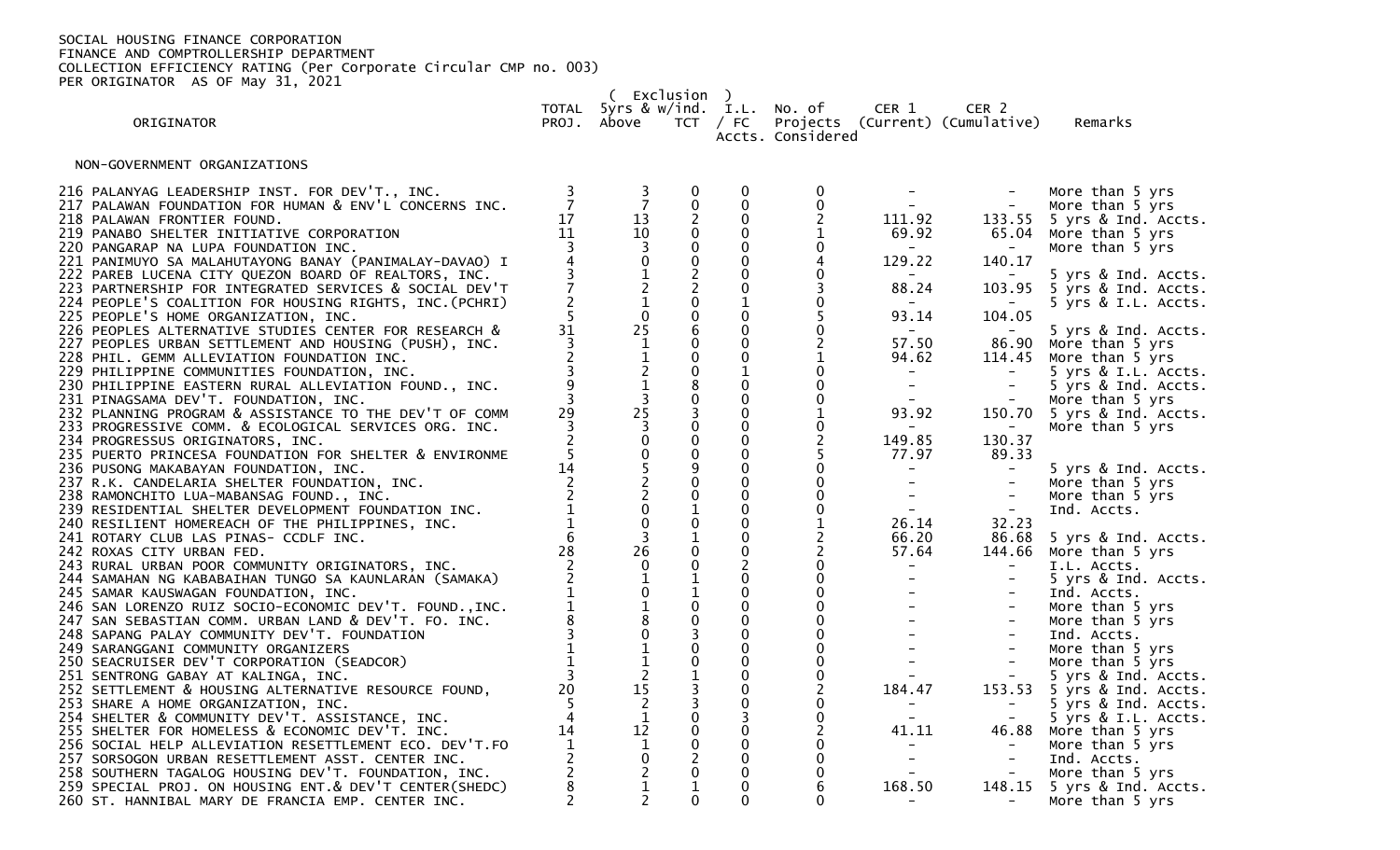( Exclusion ) TOTAL 5yrs & w/ind. I.L. No. of CER 1 CER 2 Projects (Current) (Cumulative) Remarks

Accts. Considered

NON-GOVERNMENT ORGANIZATIONS

| 261 ST. PATRICE URBAN DEV'T. FOUND.<br>262 SULONG SA PABAHAY DEVELOPMENT CENTER, INC.<br>263 SUNRISE MULTI-PURPOSE COOPERATIVE<br>264 TANGI AT AKTIBONG SALIGAN NG KOMUNIDAD (T.A.S.K.)<br>265 TECHNOLOGY OUTREACH AND COMMUNITY HELP (TOUCH)<br>266 TERESA MAGBANUA PEOPLE'S CENTER<br>267 THE ROMAN CATHOLIC ARCHBISHOP OF CDO, INC.<br>268 TOR FOUNDATION INC.<br>269 TOTAL LAND MANAGEMENT<br>270 TULONG AT SILUNGAN NG MASA FOUND., INC.<br>271 UNIFIED NETWORK URBAN SETTLERS FACILITIES, INC.<br>272 UNITED HOMES DEV'T. FOUND., INC.<br>273 UNITED PEOPLE'S ORGANIZATION OF VISAYAS INC.<br>274 UNITED RESOURCES MULTI-PURPOSE COOP.<br>275 UNIVERSAL COMPONENT FOUNDATION INC.<br>276 URBAN DEV'T. & ASSISTANCE CENTER<br>277 URBAN FOUNDATION SERVICES<br>278 URBAN LAND & DEV'T. FOUND., INC. (ULDF)<br>279 URBAN ORIGINATORS, INC.<br>280 URBAN OUTREACH FOUNDATION, INC.<br>281 URBAN POOR DEV'T. SERVICES, INC.<br>282 URBAN POOR LAND ACQUISITION NETWORKS & DEV., INC.<br>283 URBANTECH SOCIAL DEVELOPMENT SERVICES, INC.<br>284 VICTORY HOMES DEV'T., FOUNDATION, INC.<br>285 WELFARE FOR THE COMMUNITY FOUNDATION, INC.<br>286 WORLD SERVE INC.<br>287 ZAMBOANGA ACCREDITED URBAN POOR ALLIANCE, INC. | 16<br>24<br>$\frac{10}{10}$<br>10<br>30<br>11 | $\frac{11}{4}$<br>$\begin{array}{c}\n1\overline{4} \\ 0 \\ 6\n\end{array}$<br>14 | $\pmb{0}$<br>$\frac{1}{0}$<br>$\pmb{0}$<br>$\frac{0}{3}$<br>$_{0}^{0}$<br>$\overline{0}$<br>$\frac{3}{6}$<br>6<br>$\overline{0}$<br>$\Omega$ | $\pmb{0}$<br>$\mathbf 0$<br>$\mathbf{0}$<br>$\mathbf 0$ | 10           | 38.33<br>622.72<br>$\sim$ $-$<br>83.74<br>$\sim$<br>100.22<br>$\sim$ $-$<br>79.75<br>$\overline{\phantom{a}}$<br>53.58<br>8.50<br>$\sim$ 10 $\pm$<br>67.81<br>$\overline{\phantom{0}}$<br>103.13 | $\overline{\phantom{m}}$<br>220.84<br>$\sim$<br>$\equiv$<br>$\sim$ .<br>76.83<br>$\sim$<br>$\overline{\phantom{m}}$<br>$\equiv$<br>109.07<br>$ \,$<br>$\sim$<br>$\blacksquare$<br>$\sim$<br>78.73<br>69.41<br>106.45<br>95.55 | More than 5 yrs<br>66.64 More than 5 yrs<br>More than 5 yrs<br>5 yrs & Ind. Accts.<br>5 yrs, Ind. & I.L. Accts.<br>More than 5 yrs<br>More than 5 yrs<br>More than 5 yrs<br>5 yrs, Ind. & I.L. Accts.<br>5 yrs & Ind. Accts.<br>I.L. Accts.<br>98.52 5 yrs & Ind. Accts.<br>More than 5 yrs<br>More than 5 yrs<br>More than 5 yrs<br>More than 5 yrs<br>5 yrs, Ind. & I.L. Accts.<br>5 yrs, Ind. & I.L. Accts.<br>5 yrs & Ind. Accts.<br>I.L. Accts.<br>5 yrs & Ind. Accts.<br>More than 5 yrs<br>More than 5 yrs<br>5 yrs & Ind. Accts.<br>More than 5 yrs<br>I.L. Accts. |
|-------------------------------------------------------------------------------------------------------------------------------------------------------------------------------------------------------------------------------------------------------------------------------------------------------------------------------------------------------------------------------------------------------------------------------------------------------------------------------------------------------------------------------------------------------------------------------------------------------------------------------------------------------------------------------------------------------------------------------------------------------------------------------------------------------------------------------------------------------------------------------------------------------------------------------------------------------------------------------------------------------------------------------------------------------------------------------------------------------------------------------------------------------------------------------------------------------------------------|-----------------------------------------------|----------------------------------------------------------------------------------|----------------------------------------------------------------------------------------------------------------------------------------------|---------------------------------------------------------|--------------|--------------------------------------------------------------------------------------------------------------------------------------------------------------------------------------------------|-------------------------------------------------------------------------------------------------------------------------------------------------------------------------------------------------------------------------------|----------------------------------------------------------------------------------------------------------------------------------------------------------------------------------------------------------------------------------------------------------------------------------------------------------------------------------------------------------------------------------------------------------------------------------------------------------------------------------------------------------------------------------------------------------------------------|
|                                                                                                                                                                                                                                                                                                                                                                                                                                                                                                                                                                                                                                                                                                                                                                                                                                                                                                                                                                                                                                                                                                                                                                                                                         |                                               |                                                                                  |                                                                                                                                              |                                                         |              |                                                                                                                                                                                                  |                                                                                                                                                                                                                               |                                                                                                                                                                                                                                                                                                                                                                                                                                                                                                                                                                            |
| 288 ZAMBOANGA HUMAN RESOURCE DEV'T. INC.<br>289 ZAMBOANGA URBAN POOR, INC.                                                                                                                                                                                                                                                                                                                                                                                                                                                                                                                                                                                                                                                                                                                                                                                                                                                                                                                                                                                                                                                                                                                                              |                                               |                                                                                  |                                                                                                                                              |                                                         |              | 75.72<br>$\sim$ 100 $\mu$                                                                                                                                                                        | 83.87                                                                                                                                                                                                                         | 5 yrs & Ind. Accts.<br>5 yrs, Ind. & I.L. Accts.                                                                                                                                                                                                                                                                                                                                                                                                                                                                                                                           |
| 290 ZAMPEN URBAN POOR ALLIANCE, INC.                                                                                                                                                                                                                                                                                                                                                                                                                                                                                                                                                                                                                                                                                                                                                                                                                                                                                                                                                                                                                                                                                                                                                                                    |                                               |                                                                                  |                                                                                                                                              | $\mathbf{0}$                                            |              | 78.23                                                                                                                                                                                            | 89.41                                                                                                                                                                                                                         |                                                                                                                                                                                                                                                                                                                                                                                                                                                                                                                                                                            |
| SUB - TOTAL                                                                                                                                                                                                                                                                                                                                                                                                                                                                                                                                                                                                                                                                                                                                                                                                                                                                                                                                                                                                                                                                                                                                                                                                             | 1,533                                         | 837                                                                              | 374                                                                                                                                          | 84                                                      | 238          |                                                                                                                                                                                                  |                                                                                                                                                                                                                               |                                                                                                                                                                                                                                                                                                                                                                                                                                                                                                                                                                            |
| GRAND - TOTAL                                                                                                                                                                                                                                                                                                                                                                                                                                                                                                                                                                                                                                                                                                                                                                                                                                                                                                                                                                                                                                                                                                                                                                                                           | $=====$<br>2,840                              | =====<br>1,497                                                                   | =====<br>832                                                                                                                                 | $=====$<br>142                                          | =====<br>369 | 96.15                                                                                                                                                                                            | 104.62                                                                                                                                                                                                                        |                                                                                                                                                                                                                                                                                                                                                                                                                                                                                                                                                                            |

Prepared by : The reviewed by: The Reviewed by: Approved by : Noted by : Noted by : ------------------- ---------------------- ---------------------- -------------------------

 RICK P. CADDAWAN ARBEN D. PANDAC DANTE M. ANABE ATTY. JUNEFE G. PAYOT OIC-VP, Finance and Comptrollership